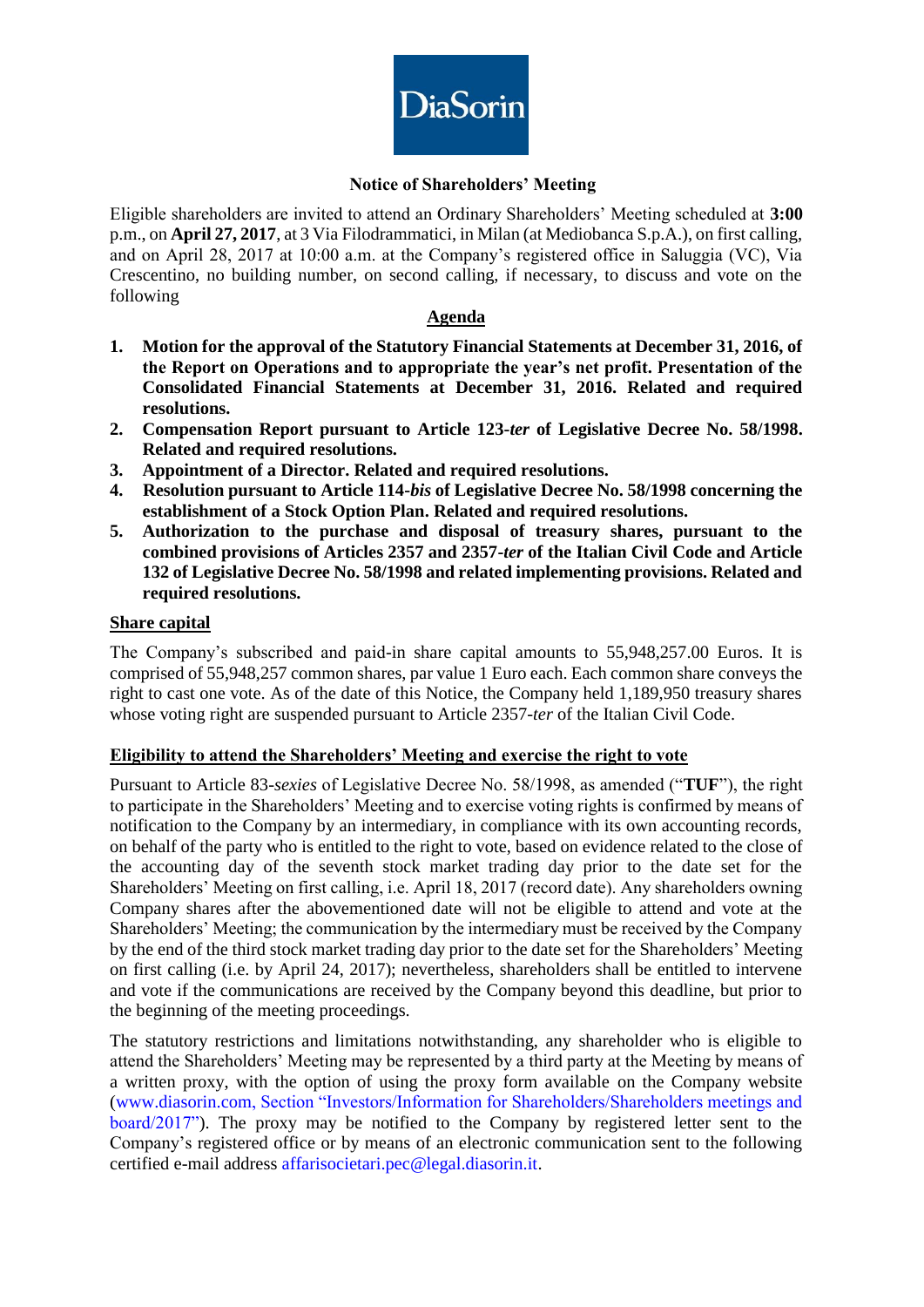The Company designated as the Shareholders' Representative, pursuant to Article 135-*undecies* of the TUF, the Società per Amministrazioni Fiduciarie "SPAFID S.p.A.," whom shareholders may appoint as their proxy agent by means of a written proxy, free of charge for the delegating shareholder (except for any shipping fees), with instructions on voting on all or some of the items on the Meeting's Agenda. The proxy shall be granted by signing, with handwritten signature or qualified electronic signature or digital signature, in compliance with the current Italian regulations, the specific form available on the Company's website [\(www.diasorin.com,](http://www.diasorin.com/) Section "Investors/Information for Shareholders/Shareholders meetings and board/2017") or at the Company's registered office. The proxy shall be received in original within the end of the day falling two stock market trading days before the date of the Shareholders' Meeting, also on calls subsequent to first one (i.e. by 11:59 p.m. of April 25, 2017, if the Shareholders' Meeting is held on first calling or by 11:59 p.m. of April 26, 2017, if the Shareholders' Meeting is held on second calling), together with a copy of a valid identification document of the Delegating Shareholder or, if the Delegating Shareholder is a legal entity, of the current duly empowered legal representative, together with appropriate documentation to certify qualification and powers, to Spafid S.p.A. **i)** as for proxies with handwritten signature, by hand delivering during business hours (from 9:00 a.m. to 5:00 p.m) or by shipping them by registered letter with return receipt or courier (Foro Buonaparte 10, 20121 Milano, Re. "Delega Assemblea DIASORIN 2017") **ii)** as for proxies with qualified electronic signature or digital signature, by certified email to the address assemblee@pec.spafid.it. Proxies granted to the Shareholders' Representative and the corresponding voting instructions may be revoked within the abovementioned deadlines. The proxy is not valid with reference to motions for which voting instructions were not received.

No postal or electronic voting procedures are envisaged.

#### **Right to submit questions on the items in the Agenda**

Pursuant to Article 127-ter of the TUF, shareholders may submit questions about the items on the Agenda before the Shareholders' Meeting. Questions must be submitted in a letter addressed to DiaSorin S.p.A, Via Crescentino, no building No., 13040 Saluggia (VC), to the attention of the Corporate Legal Affairs Office, or by means of a certified e-mail sent to the following address: [affarisocietari.pec@legal.diasorin.it.](mailto:affarisocietari@diasorin.it) Only questions that are strictly pertinent to the items on the Meeting's Agenda will be accepted. Questions must be received by April 24, 2017, accompanied by the personal data of the shareholder (first and last name, or company name, place and date of birth and tax I.D. number) and the required communication by the intermediary proving the legitimacy of the exercise of such right. However, the certification is not required if the Company already received the intermediary's communication needed to attend the Shareholders' Meeting. The Company may answer questions either by publishing them on its website [\(www.diasorin.com,](http://www.diasorin.com/) Section "Investors/Information for Shareholders/Shareholders meeting and board/2017") or, at the latest, during the Shareholders' Meeting.

#### **Right to amend and add motions to items in the Meeting's Agenda**

Pursuant to Article 126-*bis* of the TUF, shareholders who, individually or jointly, represent at least one-fortieth of the Company's share capital may request in writing, within 10 days from the publication of this Notice (i.e. by April 3, 2017) that the Meeting's Agenda be amended, listing on their application the additional items or further motions to items already included in the Agenda that they are suggesting. Any additions made to the items on the Agenda of the Shareholders' Meeting as a result of such requests must be publicized in the same manner required for the publication of the Notice of Shareholders' Meeting, at least 15 days before the date of the Shareholders' Meeting (i.e. by April 12, 2017). Amendments are not allowed for items on the Agenda with regard to which, pursuant to law, the Shareholders' Meeting is required to vote upon a motion submitted by the Board of Directors or based on a draft or report prepared by the Board of Directors, other than those referred to in Article 125-*ter*, Paragraph 1, of the TUF. Amendments, delivered within the deadline and at the address mentioned above, must be sent to the Company